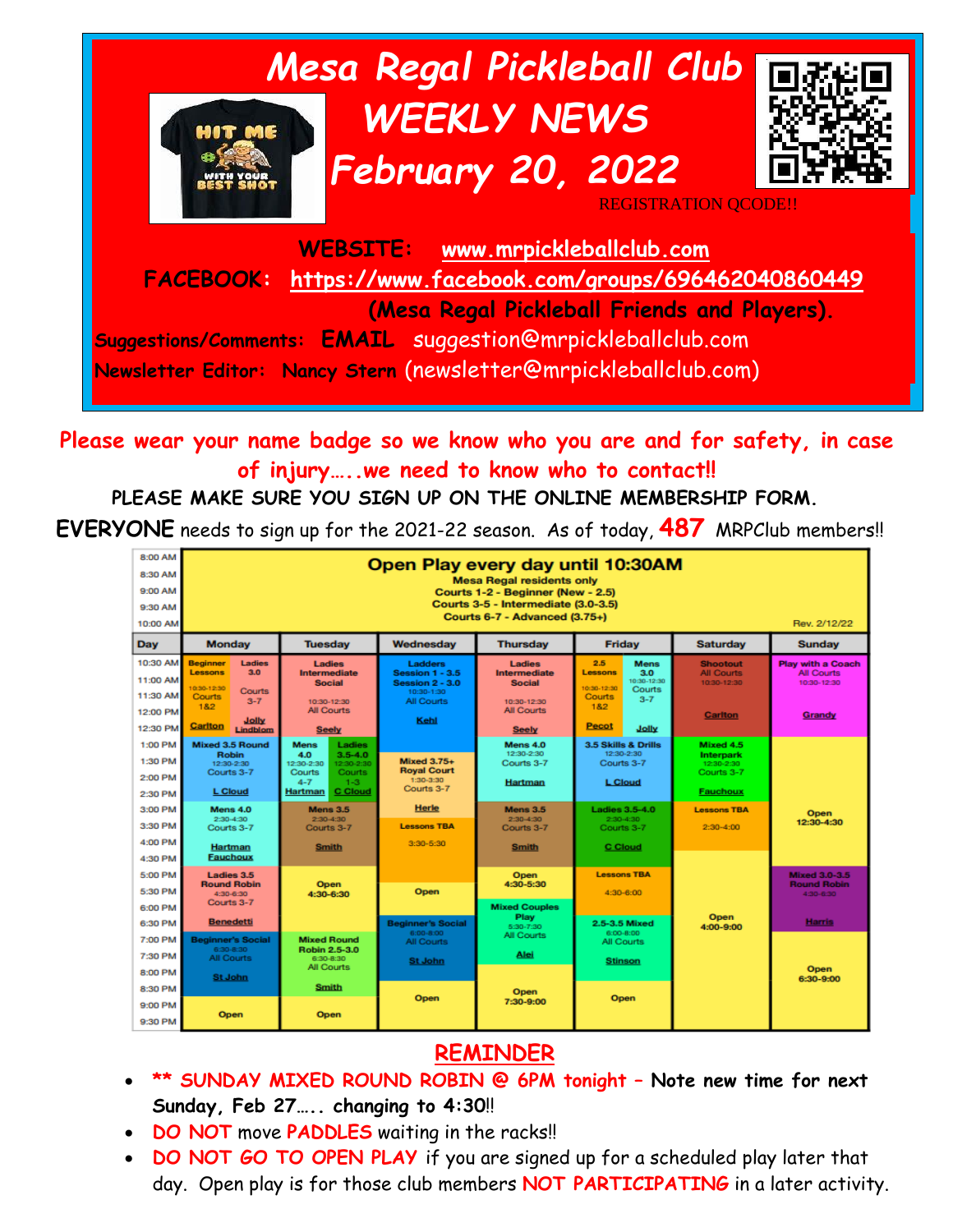### **HOW DO I SIGN UP FOR A SCHEDULED EVENT?**

All of our skill level scheduled events are run by **VOLUNTEERS**!! Please be kind to them and thank those volunteers who are using their valuable time to run the session. **REMEMBER** without a volunteer coordinator for the scheduled event……it will not happen.

 Contact the coordinator of the scheduled event for information. In the Weekly News email you will find a **LINK** to our **MRPC Program Coordinators**. Find the coordinator's email that corresponds to the volunteer of the scheduled event and email them to find out how to sign up for their session. Many events are run using a sign up and are not drop in.

#### **NON MESA REGAL PICKLEBALL PLAYERS – CAN THEY PARTICIPATE ?**

Our club is run solely by volunteers who provide opportunities for OUR CLUB MEMBERS and their registered guests (who must have a guest badge!). We have noticed recently there are **out of MR Resort people** at our open play and even had some show up to participate in our MRPClub rating time. **THIS IS NOT ACCEPTABLE,** and we ask for your help in letting **OUT OF RESORT** players know they are not allowed to participate in our play (let them know "in a nice way" please). Some skill level scheduled events have out of resort guests by invitation only. This is up to the individual coordinators. As well, out of resort players can be invited by our club members upon reserving a court.

#### **DO YOU NEED A NEW PADDLE OR SOME PICKLEBALL SWAG?**

Just a reminder that MRPC has a coupon redemption opportunity with PICKLEBALL CENTRAL and for every dollar you spend on merchandise, our club gets a rebate. To date, we have been able to buy \$260 worth of product (pickleballs, hoppers, etc.) from this rebate. So, if you need pickleball equipment, please make sure you use our code – **CRMRPickleball** – when you make your purchase.

#### **CONGRATULATIONS TO YOUR NEW MRPC EXECUTIVE BOARD**

 MRPC had one nomination whose name was withdrawn so at the close of nominations….Februrary 15, 2002, there were three names put forward. With three positions available, no vote is necessary and therefore, our 2022-23 MRPC Board nominees are in by acclamation. Congratulations to:

#### **Marilyn Kehl**

**Craig Carlton**

#### **Clarence Lindblom**

We appreciate your willingness to dedicate your time to our Pickleball Club and look forward to all the great things that are going on now and maybe some new ideas. A huge **THANK YOU** to outgoing Board members, Harold Patterson & Colleen Janus (2 years each) for your hard work and volunteer time. Clarence is returning for a second term on the Board joining our second year Board members, Marcie Herle and Calvin Jolly!! What a great 2022-23 MRPC Board we will have! **THANK YOU ALL FOR YOUR SERVICE TO OUR CLUB!**

#### **HAPPY BIRTHDAY CHIC!!!**

It was a very special **HAPPY BIRTHDAY** to a very special guy, Chic Koenig, on February 15<sup>th</sup>! We hope to have many more years on court with you Chic, so we can figure out how to defend your lob!!!

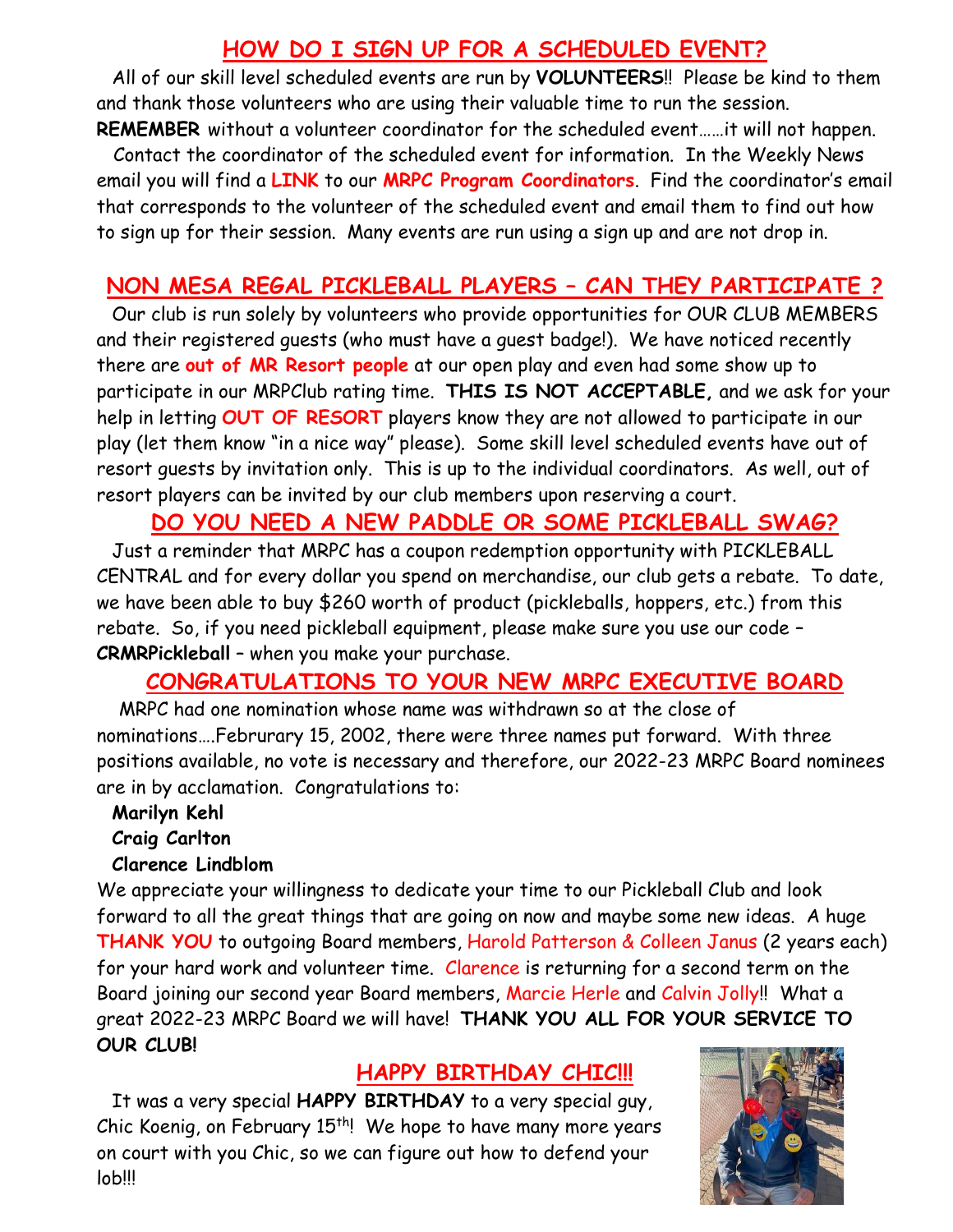# **PICKLEBALL PARTY - MARCH 4**

Start thinking about your HAWAIIAN outfit for the Pickleball Party. We are keeping our fingers crossed for GREAT WARM WEATHER and we are sure to have a 'low key' blast!



### **MRPCLUB ANNUAL PICKLEBALL PARTY & DANCE**

**"Hawaiian Luau"**

**Friday, March 4th, 2022 at the WEST END POOL (Closed off just for OUR PRIVATE PARTY)**

Happy Hour 3:00-4:00

## **BYOB – But ABSOLUTELY no GLASS!**

(light snacks plus free drink ticket for a Blue Hawaiian-with or without rum) Dinner Serving begins @ 4:00 with DJ Music & Dancing to 8 pm

(Teriyaki chicken with pineapple/baked potato/green beans & dessert)

**Don't miss out on the fun.** 



# .**WEDNESDAY LADDERS**

Want to sign up for ladders play? \*\*Email Marilyn at [m.greenekehl@gmail.com](mailto:m.greenekehl@gmail.com) to get your name on the list!



#### **LADDERS COURT WINNERS – Feb. 16**

Ladders were cancelled due to nasty weather. We look forward to this Wednesday's play and results next Sunday!!



# **SATURDAY SHOOTOUT RESULTS**

Look on our Facebook page… link is https://www.facebook.com/groups/696462040860449 for the results. **THANKS, CRAIG**, for volunteering your time to coordinate this event!

# **LAST CALL FOR MESA REGAL CLOTHING**

A huge **THANK YOU** to Gina Trammell for volunteering to get us all looking great in our Mesa Regal attire. **TOMORROW** is the **last day** for 2021-22 orders so if you are looking to add to your Mesa Regal swag…..email Gina at [ginatrammell7@gmail.com](mailto:ginatrammell7@gmail.com) .